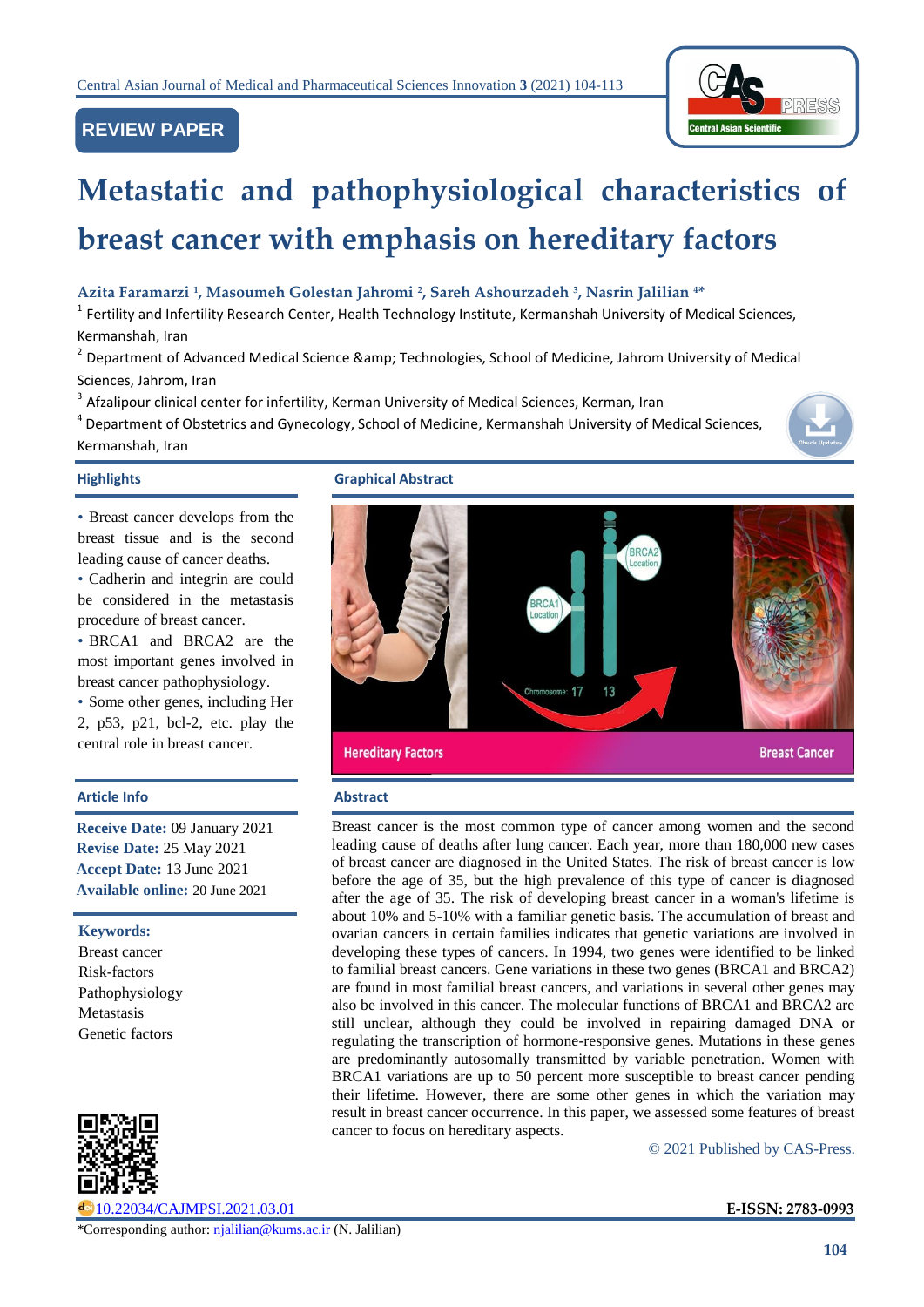### **Introduction**

Based on World Health Organization (WHO), breast cancer is the most common cancer type in women and is the second cause of cancer-related death in women after lung cancer [\(1\)](#page-6-0). It accounts for 22% of all women cancers [\(2\)](#page-6-1). In Iran, breast cancer consists of 16% of all cancers and still ranks first. The fifth leading cause of death in Iranian women is common cancer in almost all provinces such as Mazandaran and Kermanshah [\(3,](#page-6-2) [4\)](#page-6-3). Breast cancer is a multifactorial disease in which various genetic and environmental factors work in different ways. Our knowledge of how they work and the fundamental cause of the disease are still incomplete. A risk factor is any factor that grows the risk of developing a disease such as cancer. Of course, having risk factors does not mean that a person will get the disease, and not having them will not be a guarantee [\(5,](#page-6-4) [6\)](#page-6-5).

Researches have not shown the definite cause of breast cancer, but it seems that this disease is influenced by factors such as the genetic structure of hormonal profiles and different life patterns [\(7\)](#page-6-6). Some predisposing environmental factors of breast cancer are Geographical status, lifestyle, age of marriage and obesity [\(8\)](#page-6-7). Genetic is a significant factor in breast cancer, so the risk of disease for a woman with one or more first-degree relatives with this cancer is three and ten times higher, respectively [\(9\)](#page-6-8). According to another source, the risk of breast cancer for women up to the age of 80 with any first-degree relatives suffering cancer will be 7.8%, and for women with one or two first-degree relatives is 13 and 21%, respectively [\(10\)](#page-6-9). Finding the relevant agents of this disease, including its genetic factors, will provide important information that helps researchers and physicians find solutions to prevent, treat, or increase life expectancy with the least physical and mental problems for patients [\(11\)](#page-6-10).

BRCA1 and BRCA2 are two primary genes involved in breast cancer. These genes are the dynamic managers of the integrity of the genome. Mutations in these genes are correlated with cancer development in several organs, such as the ovary and breast. The BRCA1/2 genes mutations mainly elevate duration risk to the development of cancers of the ovary and breast, and these mutations are commonly detected in the hereditary ovary and breast cancers [\(12\)](#page-6-11). Also, deregulation and changed expressions of BRCA1/2 could result in sporadic breast cancer. Significantly, both proteins play a role in DNA repair and regulation of gene transcription in DNA damage events. Thus, defects of BRCA1/2 result in the accumulation of genetic changes and eventually impact cancer development. Both BRCA1/2 have provided vital signs for their activities in tumor suppression, definitely for breast cancer [\(13\)](#page-6-12). In this review, we describe the pathophysiological characteristics and metastasis of breast cancer, focusing on its genetic aspects.

# **Breast cancer metastasis**

Breast cancer is the most common cancer, could affect other parts of the body. This migration from the origin to another is known as metastasis, which is the main cause of cancer death. Cancer can spread in several ways. Cancer cells, or small packages of cells, can invade healthy tissue near the site of origin. They may also migrate to other body regions through the lymph or blood vessels and attack healthy tissues. Although most cancers can spread almost anywhere, bone is the most common site for breast cancer metastasis, so that up to 75% of breast cancer patients with metastatic cancer have bone involvement [\(14,](#page-6-13) [15\)](#page-7-0).

In cancer metastasis, cells must pass the basement membrane and enter the blood circulation or lymphatic system. There are specific genes that command the production of adhesive proteins. If these genes are mutated, proteins are produced that will not be able to function normally. Thus, cells lose their natural adhesion to each other and the basement membrane. As a result, they go outside their natural limitations [\(16,](#page-7-1) [17,](#page-7-2) [18\)](#page-7-3).

Researchers have shown that the normal function of these adhesive molecules is gradually reduced in advanced tumors that cause the onset of metastasis, which is one of the most dangerous stages in the development of cancer. Removing a malignancy before it enters this dangerous stage will significantly reduce patient mortality [\(19\)](#page-7-4). Among the adhesive proteins, cadherin and integrin are the two most well-known types, which have been the subject of many biological types of research on breast cancer [\(20\)](#page-7-5). These cells can only raise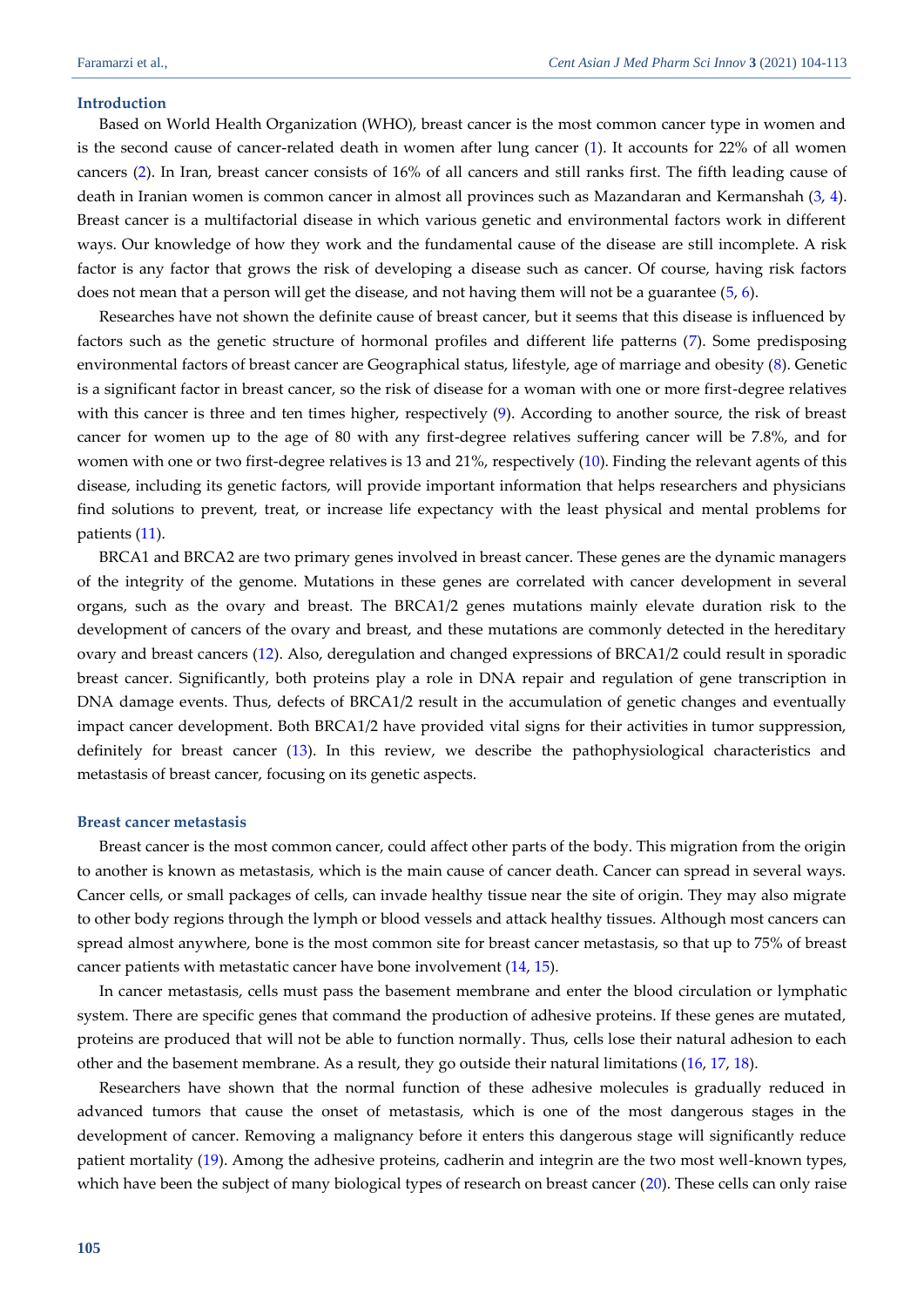and increase if they have certain abilities like produce new blood vessels. The mechanism of metastasis is multifaceted, and its ability differs according to the target tissue [\(21\)](#page-7-6).

# **Pathophysiology of breast cancer**

Breast cancer, like other cancers, is triggered by contact between an environment and a defective gene. Cell division in normal cells stops after the desired number; then cells enter their tissues by attaching to other cells [\(22\)](#page-7-7). However, in cancer cells, due to the variation, the ability to stop division is lost; as a result, the cell cannot attach to other cells and be placed in its tissue [\(23\)](#page-7-8). Normal cells are doomed to cell death when they are no longer needed, but until then, these cells are protected from apoptosis by several proteins and pathways [\(24\)](#page-7-9). One of these pathways is the mTOR/AKT/PI3K pathway (the intracellular signalling pathway that is important in cell cycle regulation), and the ERK/MEK/Raf/Ras pathway (A group of intracellular proteins that are involved in leading signals from the receptor on the cell surface into the nucleus) is another one [\(25\)](#page-7-10). Sometimes some of the genes involved in the protective pathways mutate into permanent and stable genes that are not capable of apoptosis. This type of variation, along with other ones, causes cancer [\(26\)](#page-7-11). Usually, the Phosphatase and tensin homolog (PTEN) protein blocks the PI3K/AKT/MTOR pathway when the cell is ready for apoptosis.

In some breast cancers, the gene that makes the PTEN protein is changed. Therefore, the PI3K/AKT/MTOR pathway remains active, and the cancer cells will not be able to apoptosis and become immortal [\(27\)](#page-7-12). Experiments show that variations that can lead to breast cancer are associated with high estrogen levels. Immune system defects that are naturally responsible for killing malignant cells through a person's life and anomalous signalling of growth factors in the interaction between stromal cells and epithelial cells can enable the growth of cancerous cells [\(28\)](#page-7-13).

### **Genetic factors of breast cancer**

All breast cancer cases are not inherited, and the hereditary type accounts for just a small percentage (5-10%) of all cases. In fact, in most cases, the disorder begins in the individual and is not related to higher generations [\(29\)](#page-7-14). These are called "unilateral breast cancers." About 70% of breast cancers are non-hereditary, but family history is a very important risk factor for breast cancer. Women with a family history are at higher risk for disease [\(30\)](#page-7-15). Thus, the risk of breast cancer in a woman with an infected sister or mother is 1.5 to 3 times higher, for instance, in a woman whose mother has breast cancer in comparison with a woman who has no family history of breast malignancy, the age of onset is lower [\(31\)](#page-7-16).

In two-thirds of these cases, inherited variations in the BRCA1 and BRCA2 genes (an autosomal dominant genetic pattern) increase breast cancer and ovarian cancer [\(32\)](#page-7-17). In 40% of familial breast cancer cases, a variation in BRCA1 and 30% of this type of breast cancer, a variation in BRCA2 gene was observed [\(33\)](#page-7-18). While both BRCA1 and BRCA2 genes are tumor suppressor genes that control cell growth, death and differentiation, they are also involved in DNA repair. The protein products of these genes are called caretaker, which maintains genomic integrity [\(33\)](#page-7-18).

In proto-oncogenes, variations in one allele are sufficient to alter gene function in uncontrolled cell growth; unlike in tumor suppressor genes, both alleles must mutate to disrupt gene function. Therefore, when an abnormal BRCA1 or BRCA2 gene is inherited, a person gets breast cancer when another allele is mutated too [\(34\)](#page-7-19). So far, more than 700 types of BRCAl variations and 300 types of BRCA2 variations have been identified, which in addition to increasing the risk of breast cancer and ovarian cancer, lead to other cancers, including breast cancer in men, fallopian tube cancer and prostate cancer. BRCA2 variations also increase the risk of melanoma and stomach cancer [\(31\)](#page-7-16).

# **Somatic variations involved in breast cancer**

Over the past decades, the theory has appeared that somatic variations are the primary reason for cell cancer in most malignancies. Most cases of breast cancer were reported in women who had no family history of the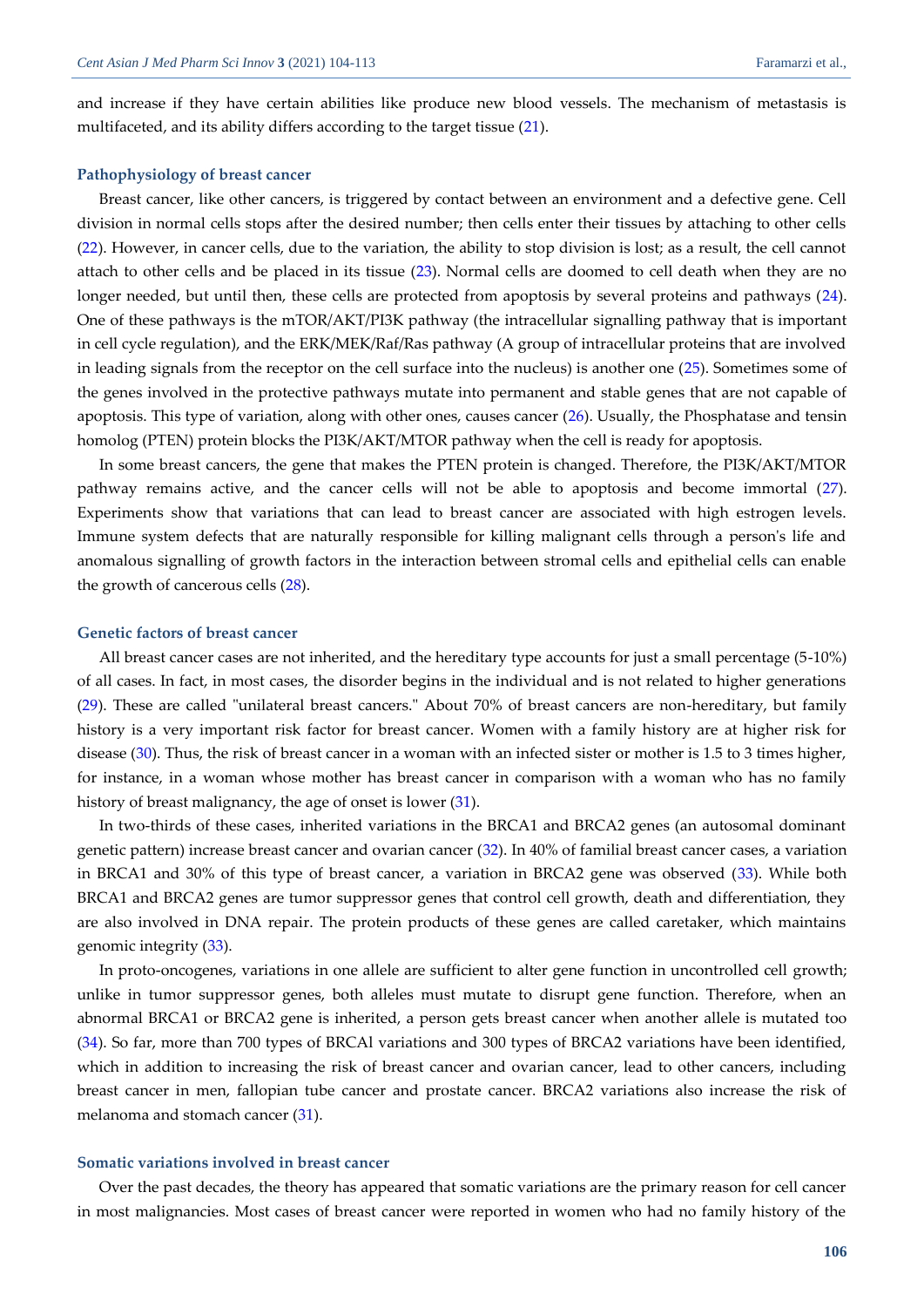disease. Also, a review of the history of breast cancer in some families showed that heredity is an essential factor in breast cancer. Breast cancer is a complex genetic disease whose phenotype is due to connections between specific genes and environmental factors [\(35,](#page-7-20) [36\)](#page-8-0).

That cancer is a genetic disease should not be confused with the fact that cancer is a disease. Although cancer is caused by the inheritance of a defective gene from parents such as retinoblastoma, this is an exception to the general rule that cancer is not inherited. However, all cancers, including breast cancer, are genetic, that is, and they are triggered by the abnormal functioning of genes [\(37\)](#page-8-1).

# **Essential genes in cell cancer** *BRCA1 and BRCA2*

The BRCA1 gene was identified in 1990 on chromosome 17 (17q21) and the BRCA2 gene in 1994 on chromosome 13 (13q12-13). The structure of this protein was illustrated in [Figure 1.](#page-3-0) There are numerous variations in the normal BRCA1 and BRCA2 alleles [\(38\)](#page-8-2). These variations alter the transcriptional structure of these two genes, leading to the production of abnormal proteins. Variations in the two genes mentioned above were reported in 5-10% of total cancers of the breast. 40% of breast cancers with a family history had a variation in the BRCA1 gene, and 30% had a variation in the BRCA2 [\(39\)](#page-8-3). In male cancers, variations in the BRCA2 gene are more common than in BRCA1. BRCA1 mutant allele carriers have a worse prognosis than BRCA2 mutant carriers, even if diagnosed early, which is probably the main reason for the different breast mass structure of these groups. People with breast cancer with a variation in BRCA1 often have axillary lymph node problems in the early stages with a negative situation in estrogen receptor (ER-) and progesterone (PR) receptors. BRCA1 and BRCA2 are genes involved in DNA repair [\(40\)](#page-8-4).



<span id="page-3-0"></span>**Figure 1.** Protein structure homology models. The overview of BRCA1 (A) and BRCA2 (B) gene structures. The natural variants, zinc finger, and InterPro information for the two mentioned proteins are illustrated in unique colors. The figure was deduced from the Expasy server and was modified by the authors.

# *Her 2 and C-erbB-2*

These genes, which are part of proto-oncogenes, include erbB1 (B1/EGFR), erbB2 (Her2/neu), erbB3 (Her3), and erbB4 (Her4), produce protein products that belong to the tyrosine kinase receptor family. In 20 to 30% of invasive breast tumors, we see an increase in copies of this gene, and there seems to be an association between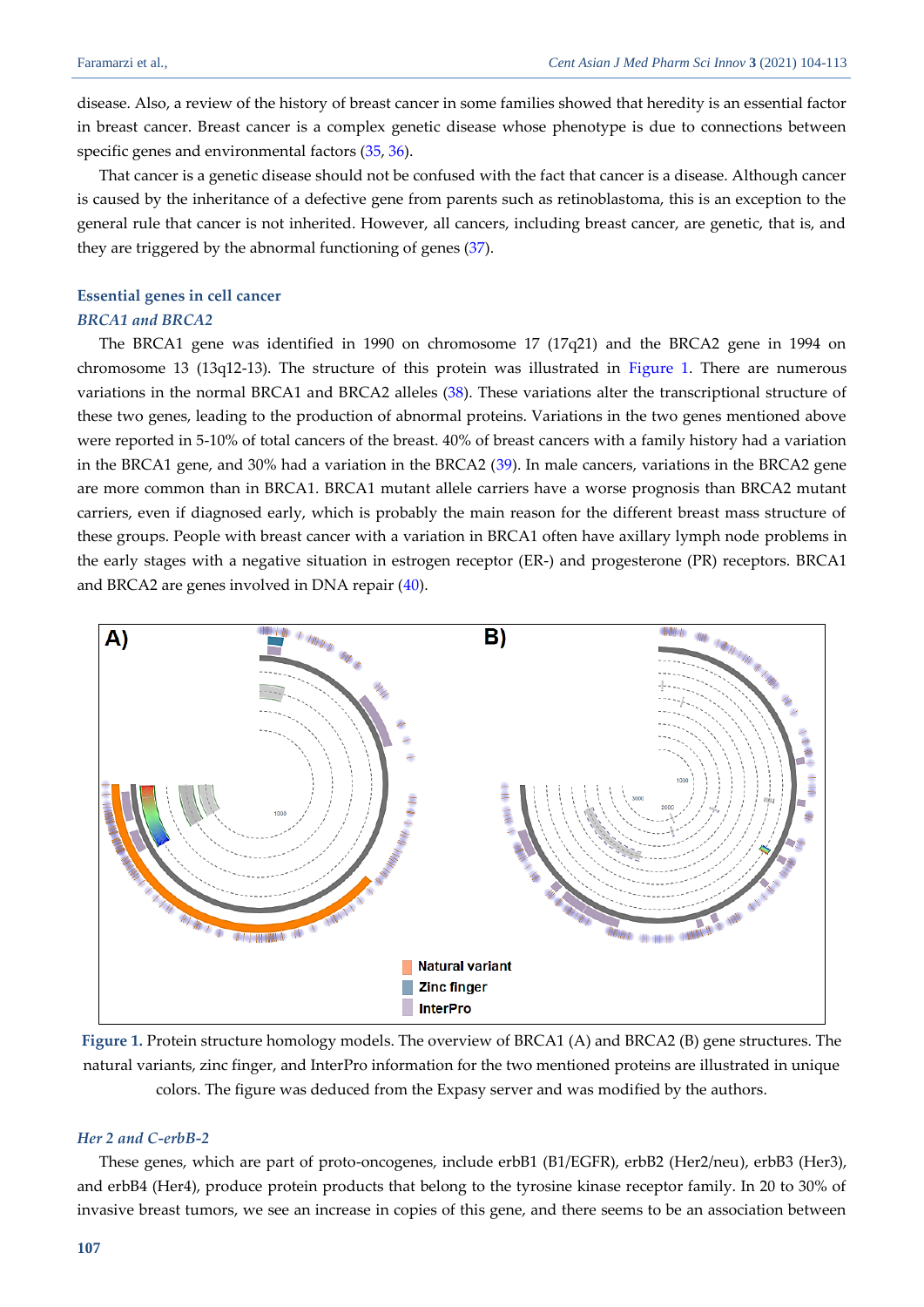increased copies of this gene and the invasiveness of breast cancer. ErbB2 gene amplification is associated with lymph node involvement and non-recurrent survival in breast and ovarian cancers [\(41\)](#page-8-5). Increased erbB2 expression is associated with a growth in the degree of tumor in the negative state of estrogen and progesterone receptors and causes bone marrow metastasis [\(42,](#page-8-6) [43\)](#page-8-7).

### *c-Myc*

The c-Myc is a nuclear protein and a component of proto-oncogenes that plays a vital role in regulating cell growth and proliferation. C-Myc mRNA overexpression is associated with inflammatory carcinoma [\(44\)](#page-8-8). Deregulation of MYC could play a role in the progression and development of breast cancer. Several mechanisms contributed to the deregulation of MYC in breast cancer, consisting of transcriptional regulation, gene amplification, and mRNA and protein stabilization, associated with loss of tumor inhibitors and stimulation of oncogene paths. Breast cancer is categorized into at least 5 subgroups according to gene expression profiles, and each subgroup has different biological properties and clinical consequences. The BRCA1 prevents MYC's transforming and transcriptional action. Lack of BRCA1, along with overexpression of MYC results in breast cancer development [\(45\)](#page-8-9).

# *Cyclin*

Cyclins are a family of genes that could regulate the cell progression via the cell cycle by triggering cyclindependent kinase (CDK) proteins or a group of proteins essential for cell cycle synthesis [\(46\)](#page-8-10). If the cyclins bind to the related kinases, including the p34/cdc2/cdk1 complex, they create the maturation-promoting factor (MPFs). MPFs trigger other proteins via phosphorylation procedure. The phosphorylated molecules are then responsible for definite actions throughout cycle division, including remodeling chromatin and microtubule formation [\(47\)](#page-8-11). Many types of cyclins play a different role in cell division and also in cancer development. Increased expression of B1 cyclin, cyclin E and overexpression of D cyclin was detected in studies on breast cancer cell line and breast biopsies. The cyclin family, including D1 and E, control the cell cycle and activate in the G1 stage of the cell cycle [\(48\)](#page-8-12). The role and schematic representation of the cell cycle and its regulatory proteins are shown in [Figure 2.](#page-5-0)

### *EGFR, IGF-I and IGF-II*

Epidermal growth factor receptor (EGFR) gene product is a glycoprotein with a molecular weight of 170KD, which is found in many cell types, including breast cancer cells. In addition, some growth factors bind to and are activated by EGFR, which include altered epidermal growth factor receptor (EGFR-α), epidermal growth factor, and amphiregulin [\(49\)](#page-8-13).

The insulin-like growth factor (IGF) family and the normal growth and development of the breast also play a role in the development of cancer. The IGF family, especially IGF-I, plays an important role in cell division, metastasis, and inhibiting apoptosis in breast cancer cells [\(50,](#page-8-14) [51\)](#page-8-15).

### *Waf1/cip1, Tenascin and CD44*

The Cip / Kip gene family includes p21 / WAF1 / CIP1, p27 Kip1, p57 Kip2 proteins, which negatively regulate the activity of cyclin-CDK complexes in the G1 phase and, to a lesser extent Cycline B/CDK1 [\(52,](#page-8-16)  [53\)](#page-8-17).P21 (a product of the CDKNA1 gene), located on chromosome 6p21.2, inhibits cell cycle progress in two ways: stress-induced p53-dependent ending and p53-independent ending [\(54\)](#page-9-0).

Tenascin is an extracellular matrix glycoprotein that has been considered a regulator of cell migration and organogenesis. Tenasine is strongly associated with ductal and lobular breast cancers, and its other expression is associated with the degree of tumor differentiation [\(55\)](#page-9-1). The product of CD44 is a transmembrane glycoprotein that has several isoforms. In one study, v6 isoform was observed in 84% of primary breast tumors and 100% of cases of lymph node metastasis [\(55\)](#page-9-1).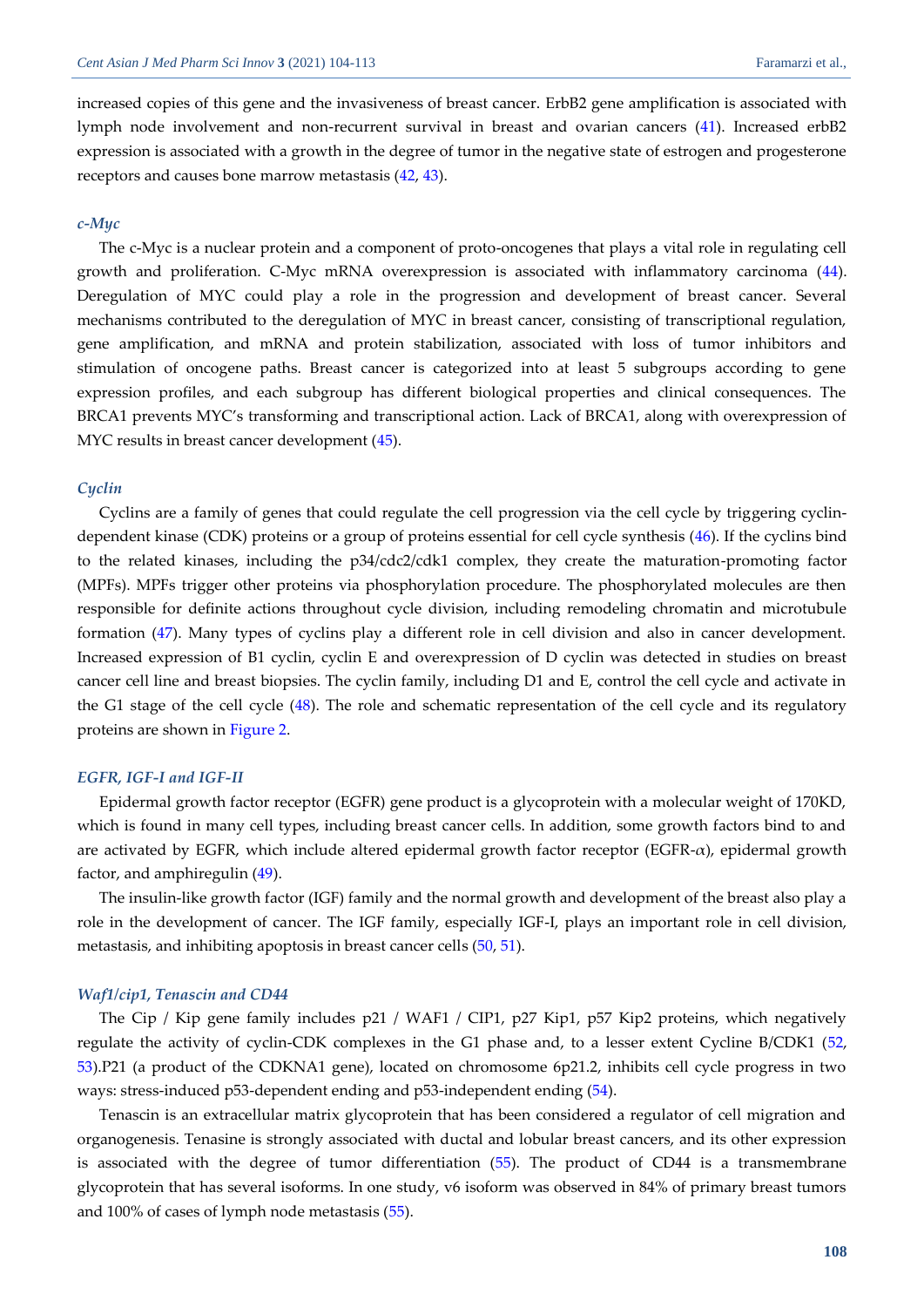

<span id="page-5-0"></span>**Figure 2.** Cell cycle and its regulator. The cell cycle consists of four phases, including G1, S, G2, and M. The special cyclins and CDKs for each step are different. For example, cyclin D and CDK4 and cyclin D and CDK6 are involved in the G1 phase. This cycle is disrupted in the cancerous process.

## *Rb, p53, and p21, and bcl-2*

Rb gene is located on the extensive arm of chromosome 13. In approximately 25% of breast cancers, the absence of alleles on chromosome 13 is found in the Rb gene region [\(56\)](#page-9-2). Retinoblastoma is a tumor-inhibitor that, in the non-phosphorylated state, binds to E2F transcription factors and stops the cell cycle in the G1 stage. Rb variations have been observed in advanced breast cancer cases or in breast aneuploid cancers, which demonstrates that Rb variation is not the trigger for breast cancer but is a phenomenon that occurs during genetic instability [\(57\)](#page-9-3).

The p53 is a tumor protein (TP) and a regulatory transcription factor in the cell cycle, so it acts as a tumor inhibitor.P53 is considered an expert genomic protector because of its role in sustaining cell balance by preventing gene variation [\(58\)](#page-9-4).P53 is located on the short arm of chromosome 17, and its deletion is common in primary breast cancer [\(59\)](#page-9-5).

P53 plays a vital role in cell cycle control. The normal function of this gene not only detects DNA damage but also allows the cell to enter a stop phase to repair the damage. If the cell fails to repair the damage, P53 inhibits the transfer of mutated genes to daughter cells by inducing programmed death [\(60\)](#page-9-6). P53 variations are mainly acquired, but the mutated gene is inherited from parents in rare cases causes-Fraumeni syndrome. People with this syndrome are at risk for various cancers, including breast cancer, at an early age.

The p21 is the primary mediator which through it, P53 induces cell growth arrest. In addition, p21 induces cell death. In addition, the bcl-2 gene is a proto-oncogene, which regulates the mitochondrial pathway of apoptosis. It can play a stimulatory or inhibitory role in apoptosis. There is a weak association between bcl-2 gene expression and breast cancer [\(61-](#page-9-7)[63\)](#page-9-8). However, a detailed study of this dilemma requires a more detailed and comprehensive study of the genome in this regard, as has been done for some disorders and inadequacies.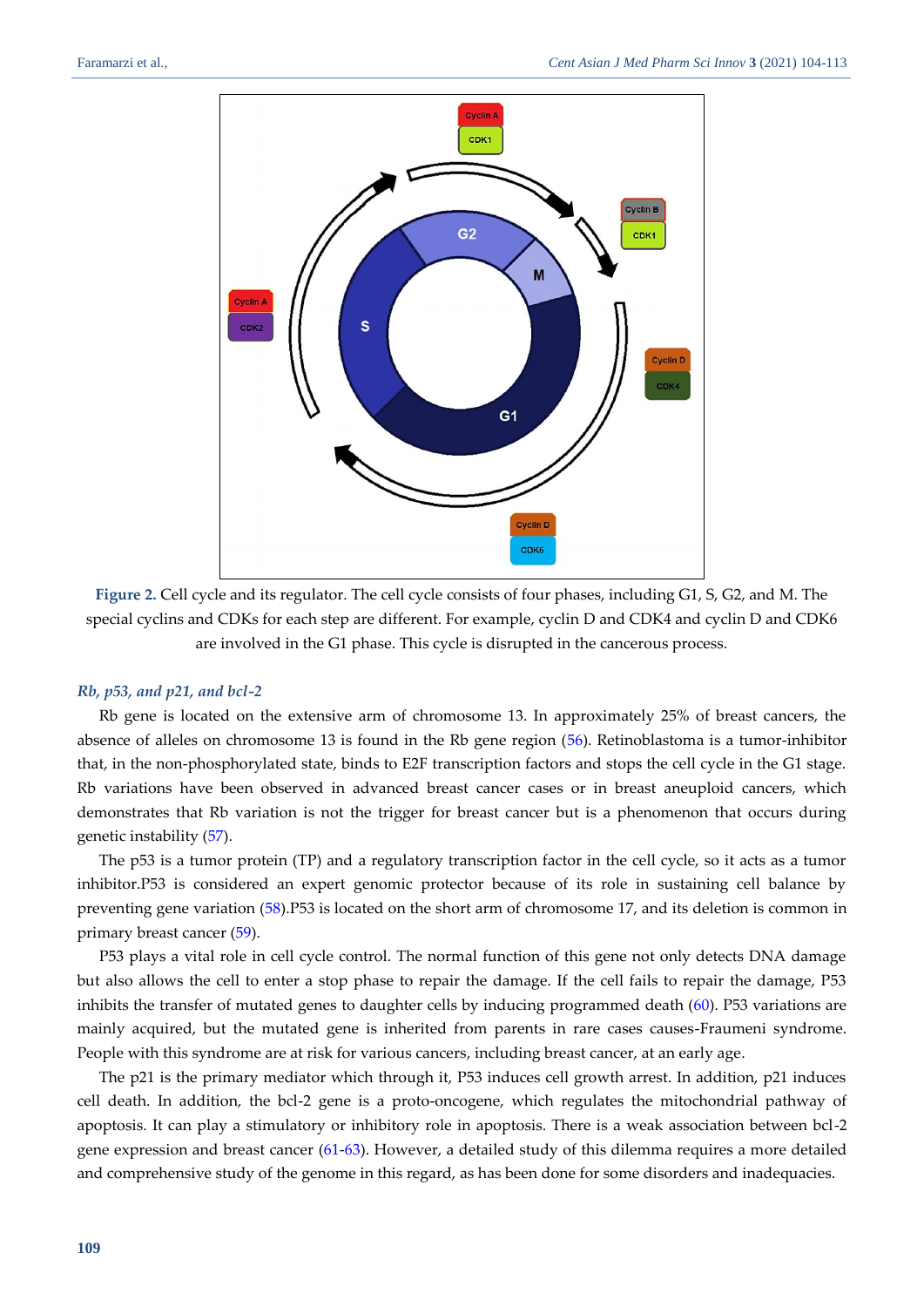# **Concluion**

Breast cancer is a type of cancer that starts in the breast tissue. There are many known risk factors for breast cancer. Lifestyle risk factors including alcohol consumption, smoking, eating unhealthy foods, being overweight, inactivity and exercise are a group of risk factors for this disease. Environmental risk factors such as UV rays, pollution, pesticides and toxins are other risk factors. The disease also depends on other factors such as gender, race, age and skin color. Hereditary risk factors, including specific mutated genes, can also increase the risk of breast cancer in carriers of these variations. The BRCA1 and BRCA2 genes, Her 2 and CerbB-2, c-Myc, cyclin, EGFR, IGF-I and IGF-II, Waf1 / cip1, Tenascin, CD44, bcl-2, Rb, p53, p21 are the most important genes involved in this disease. Meanwhile, BRCA1 and BRCA2 genes are more important than other genes and play a key role in breast cancer. These genes are responsible for 20% of inherited breast cancers.

# **References**

- <span id="page-6-0"></span>1. Mokhtari L, baradaran RM, Mohammadpour AA, Mousavi S. [Health beliefs about mammography and](http://ijn.iums.ac.ir/article-1-1005-en.pdf)  [clinical breast examination among female healthcare providers in Tabriz health centers.](http://ijn.iums.ac.ir/article-1-1005-en.pdf) Iran J Nurs 2011; 24(71): 63-73.
- <span id="page-6-1"></span>2. Saadat S. [Can we prevent breast cancer?](ijhs.org.sa/index.php/journal/article/download/127/97) Int J Health Sci 2008; 2(2): 167-170.
- <span id="page-6-2"></span>3. Naghibi A, Shojaeezade D, Montazeri A. [Early detection of breast cancer among women in Mazandaran,](http://jhs.mazums.ac.ir/files/site1/user_files_d258bd/rostamifaridehhsr-A-10-25-28-0a60852.pdf)  [Iran.](http://jhs.mazums.ac.ir/files/site1/user_files_d258bd/rostamifaridehhsr-A-10-25-28-0a60852.pdf) Iran J Health Sci 2013; 1(1): 44-49.<https://doi.org/10.18869/acadpub.jhs.1.1.44>
- <span id="page-6-3"></span>4. Oldenburg RA, Meijers-Heijboer H, Cornelisse CJ, Devilee P. [Genetic susceptibility for breast cancer: how](https://scholarlypublications.universiteitleiden.nl/access/item%3A2956656/download)  [many more genes to be found?](https://scholarlypublications.universiteitleiden.nl/access/item%3A2956656/download) Crit Rev Oncol Hematol 2007; 63(2): 125-149. <https://doi.org/10.1016/j.critrevonc.2006.12.004>
- <span id="page-6-4"></span>5. Byers T, Nestle M, McTiernan A, Doyle C, Currie‐Williams A, Gansler T, Thun M. [American Cancer](https://acsjournals.onlinelibrary.wiley.com/doi/pdfdirect/10.3322/canjclin.52.2.92)  [Society 2001 Nutrition and Physical Activity Guidelines Advisory Committee. American Cancer Society](https://acsjournals.onlinelibrary.wiley.com/doi/pdfdirect/10.3322/canjclin.52.2.92)  [guidelines on nutrition and physical activity for cancer prevention: reducing the risk of cancer with healthy](https://acsjournals.onlinelibrary.wiley.com/doi/pdfdirect/10.3322/canjclin.52.2.92)  [food choices and physical activity.](https://acsjournals.onlinelibrary.wiley.com/doi/pdfdirect/10.3322/canjclin.52.2.92) Cancer J Clinic 2002; 52(2): 92-119. <https://doi.org/10.3322/canjclin.52.2.92>
- <span id="page-6-5"></span>6. Osborne J, Hutchinson P. [Vitamin D and systemic cancer: is this relevant to malignant melanoma?](https://srv2.freepaper.me/n/GxhiftLwuUM00tDJv_gr7w/PDF/e7/e7e0a73818bc24de0e75cfc2fe77c115.pdf) Br J Dermatol 2002; 147(2): 197-213[. https://doi.org/10.1046/j.1365-2133.2002.04960.x](https://doi.org/10.1046/j.1365-2133.2002.04960.x)
- <span id="page-6-6"></span>7. Aceves C, Anguiano B, Delgado G. [Is iodine a gatekeeper of the integrity of the mammary gland?](https://d1wqtxts1xzle7.cloudfront.net/50696204/Is_Iodine_A_Gatekeeper_of_the_Integrity_20161203-18979-132zugv.pdf?1480788605=&response-content-disposition=inline%3B+filename%3DIs_Iodine_A_Gatekeeper_of_the_Integrity.pdf&Expires=1621667724&Signature=cbbypsKHLKOb3HikXfbGxDTZt~ZBpPso7Xa76gDC3w6xvRvISrNnRuPXp7x-4cIxLDaJe7IWanGw9c1liIXxVLHNh~R66OaTsjzG8YRySBiuNeMJlzqXkMZiTy0M-XQSQIURjw25oDqeJbc20nwCm~79nyL7-hhWdrB0RcE1ovIyu2DEg-f7GM5cSiAUSaNHYskR2vDhubc6ji9zMOocHnyjiopoQksXV~3eIhmTWX03rS0Pfi0uW~dTWsekVW2uY74-QTqbexVdWn2rnZN3ZE4SNtsLyl-AfWC4urf9orjWG2Oty0Ard8sKDeYEvzycbPTf3epEkIe2Qrzd8wl2kw__&Key-Pair-Id=APKAJLOHF5GGSLRBV4ZA) J Mammary Gland Biol Neoplasia 2005; 10(2): 189-196.<https://doi.org/10.1007/s10911-005-5401-5>
- <span id="page-6-7"></span>8. Bevier M, Sundquist K, Hemminki K. [Risk of breast cancer in families of multiple affected women and](https://freepaper.me/d/PDF/3f/3ff2fc7bd8111f1769ac987a85d1c4c2.pdf?hash=sbViSIVv-7d4M4P2PaQqLw&doi=10.1007/s10549-011-1915-2&title=&save=1%20%20%20%20%20%20%20%20%20%20%20%20%20%20%20%20style=)  [men.](https://freepaper.me/d/PDF/3f/3ff2fc7bd8111f1769ac987a85d1c4c2.pdf?hash=sbViSIVv-7d4M4P2PaQqLw&doi=10.1007/s10549-011-1915-2&title=&save=1%20%20%20%20%20%20%20%20%20%20%20%20%20%20%20%20style=) Breast Cancer Res Treat 2012; 132(2): 723-728[. https://doi.org/10.1007/s10549-011-1915-2](https://doi.org/10.1007/s10549-011-1915-2)
- <span id="page-6-8"></span>9. Byrne C, Schairer C, Wolfe J, Parekh N, Salane M, Brinton LA, Hoover R, Haile R. [Mammographic features](https://srv2.freepaper.me/n/_R_P5h14OVGP3GBn-yMJuA/PDF/7b/7b151ca405f7d248726125ac8a42fa17.pdf)  [and breast cancer risk: effects with time, age, and menopause status.](https://srv2.freepaper.me/n/_R_P5h14OVGP3GBn-yMJuA/PDF/7b/7b151ca405f7d248726125ac8a42fa17.pdf) J Nat Cancer Inst 1995; 87(21): 1622- 1629.<https://doi.org/10.1093/jnci/87.21.1622>
- <span id="page-6-9"></span>10. Volkow ND, Li TK. [Drugs and alcohol: treating and preventing abuse, addiction and their medical](https://srv2.freepaper.me/n/q31EkRrmJ26_LnLjI6Hoow/PDF/f5/f57955524e593d9fb83a3653b2012ddc.pdf)  [consequences.](https://srv2.freepaper.me/n/q31EkRrmJ26_LnLjI6Hoow/PDF/f5/f57955524e593d9fb83a3653b2012ddc.pdf) Pharmacol Ther 2005; 108(1): 3-17. <https://doi.org/10.1016/j.pharmthera.2005.06.021>
- <span id="page-6-10"></span>11. Paul A, Paul S. [The breast cancer susceptibility genes \(BRCA\) in breast and ovarian cancers.](https://www.fbscience.com/Landmark/articles/pdf/Landmark4230.pdf) Front Biosci 2014; 19: 605.<https://doi.org/10.2741/4230>
- <span id="page-6-11"></span>12. Davis JD, Lin SY. [DNA damage and breast cancer.](https://www.researchgate.net/profile/Shiaw-Yih-Lin/publication/51640886_DNA_damage_and_breast_cancer/links/55456e770cf24107d397c524/DNA-damage-and-breast-cancer.pdf) World J Clin Oncol 2011; 2(9): 329. <https://doi.org/10.5306/wjco.v2.i9.329>
- <span id="page-6-12"></span>13. Suva LJ, Griffin RJ, Makhoul I. [Mechanisms of bone metastases of breast cancer.](http://citeseerx.ist.psu.edu/viewdoc/download?doi=10.1.1.542.3979&rep=rep1&type=pdf) Endocr Relat Cancer 2009; 16(3): 703-713. <https://doi.org/10.1677/ERC-09-0012>
- <span id="page-6-13"></span>14. Hermann PC, Huber SL, Herrler T, Aicher A, Ellwart JW, Guba M, Bruns CJ, Heeschen C. [Distinct](https://core.ac.uk/download/pdf/81112244.pdf)  [populations of cancer stem cells determine tumor growth and metastatic activity in human pancreatic](https://core.ac.uk/download/pdf/81112244.pdf)  [cancer.](https://core.ac.uk/download/pdf/81112244.pdf) Cell Stem Cell 2007; 1(3): 313-323[. https://doi.org/10.1016/j.stem.2007.06.002](https://doi.org/10.1016/j.stem.2007.06.002)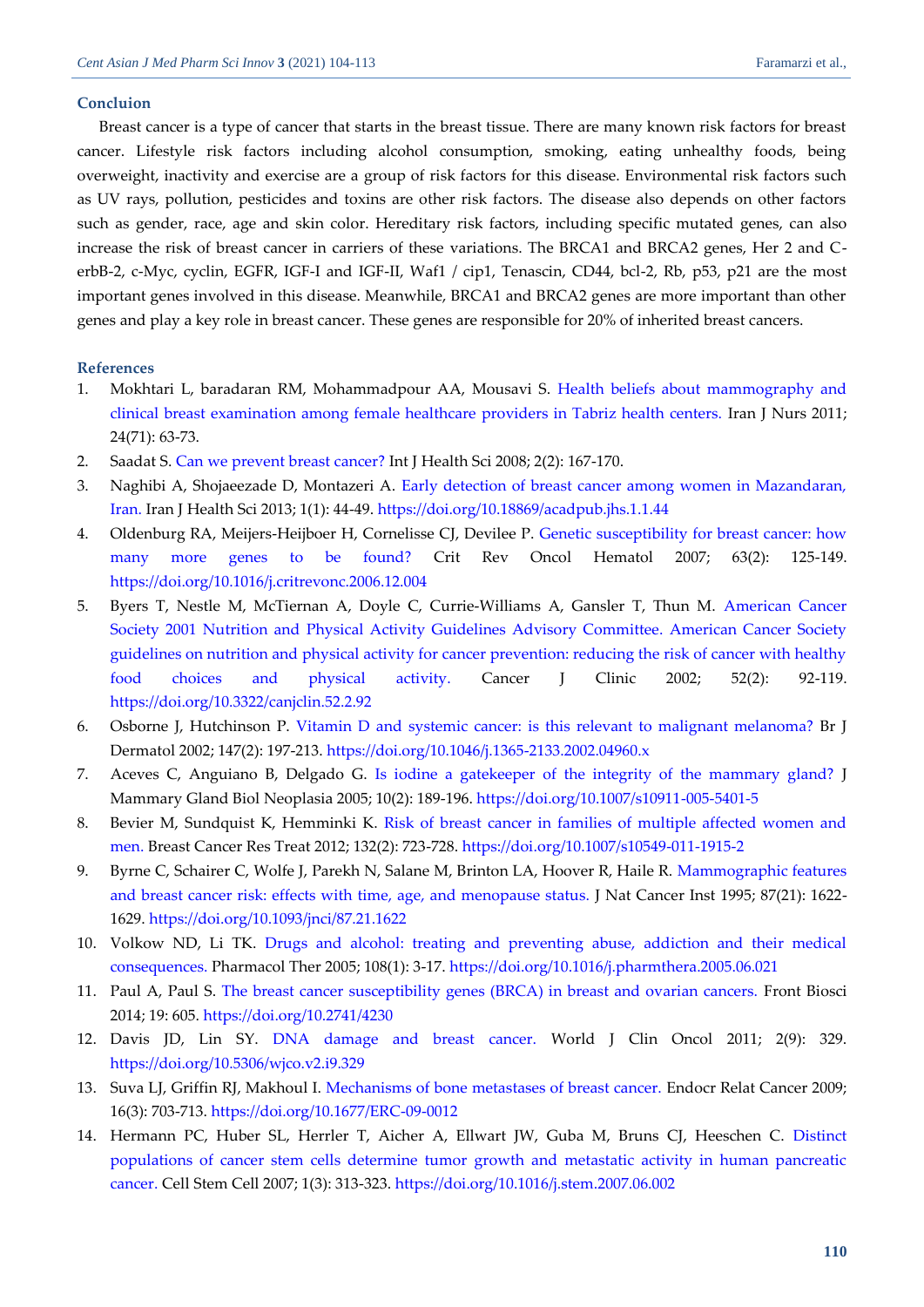- <span id="page-7-0"></span>15. Chang J, Chaudhuri O. [Beyond proteases: Basement membrane mechanics and cancer invasion.](https://srv2.freepaper.me/n/q31EkRrmJ26_LnLjI6Hoow/PDF/f5/f57955524e593d9fb83a3653b2012ddc.pdf) J Cell Biol 2019; 218(8): 2456-2469.<https://doi.org/10.1016/j.pharmthera.2005.06.021>
- <span id="page-7-1"></span>16. Parsa Y, Mirmalek SA, Kani FE, Aidun A, Salimi-Tabatabaee SA, Yadollah-Damavandi S, Jangholi E, Parsa T, Shahverdi E. [A review of the clinical implications of breast cancer biology.](http://www.ephysician.ir/2016/2416.pdf) Electron Physician 2016; 8(5): 2416.<https://doi.org/10.19082/2416>
- <span id="page-7-2"></span>17. Lu J, Doyle AD, Shinsato Y, Wang S, Bodendorfer MA, Zheng M, Yamada KM. [Basement membrane](https://freepaper.me/d/PDF/c1/c1573b4885684971cf71ccfdcc67e682.pdf?hash=PmaguTmyGru8v1iK2LAuqg&doi=10.1016/j.devcel.2020.01.007&title=&save=1%20%20%20%20%20%20%20%20%20%20%20%20%20%20%20%20style=)  [regulates fibronectin organization using sliding focal adhesions driven by a contractile winch.](https://freepaper.me/d/PDF/c1/c1573b4885684971cf71ccfdcc67e682.pdf?hash=PmaguTmyGru8v1iK2LAuqg&doi=10.1016/j.devcel.2020.01.007&title=&save=1%20%20%20%20%20%20%20%20%20%20%20%20%20%20%20%20style=) Dev Cell 2020; 52(5): 631-646.<https://doi.org/10.1016/j.devcel.2020.01.007>
- <span id="page-7-3"></span>18. Gubbels JA, Claussen N, Kapur AK, Connor JP, Patankar MS. [The detection, treatment, and biology of](https://core.ac.uk/download/pdf/190745313.pdf)  [epithelial ovarian cancer.](https://core.ac.uk/download/pdf/190745313.pdf) J Ovarian Res 2010; 3(1): 8-18.<https://doi.org/10.1186/1757-2215-3-8>
- <span id="page-7-4"></span>19. Subbaram S, DiPersio CM. [Integrin α3β1 as a breast cancer target.](http://europepmc.org/backend/ptpmcrender.fcgi?accid=PMC3212412&blobtype=pdf) Expert Opin Ther Targets 2011; 15(10): 1197-1210.<https://doi.org/10.1517/14728222.2011.609557>
- <span id="page-7-5"></span>20. Scully OJ, Bay BH, Yip G, Yu Y. [Breast cancer metastasis.](https://cgp.iiarjournals.org/content/cgp/9/5/311.full-text.pdf) Cancer Genom Proteom 2012; 9(5): 311-320. <https://doi.org/10.1016/j.ajpath.2013.06.012>
- <span id="page-7-6"></span>21. Hejmadi M. [Introduction to cancer biology.](https://d1wqtxts1xzle7.cloudfront.net/56538763/introduction-to-cancer-biology.pdf?1526032307=&response-content-disposition=inline%3B+filename%3Dintroduction_to_cancer_biology_pdf.pdf&Expires=1621682849&Signature=OmEiKHzG4G6vTh1T4xVazVgrk9QZmUgbgFfsqNAGDxzM9MkIua1c5zCSsoUwg9Ya8jsT5lu~90rCcJHScaIkL1Cw0XKx-ISHlOR9CNf6gaXCdfOKDN6Mgex37AjdxQj8JJl5DQ7QryiA3gL6UwplwPsvEVWApW3zdGbF7EsZDy3PFBp1ZMqDA1JwnbhPrXFYM7l3ThA4WxLS5cdgWaHH6rZTZuzWRNP6-rcNkbu8EUsrIgx396YqaI0-n0gYMUsm38fB4Y5FL6FT~Q84Iv-E~hF4tb5sOEYs1kc53BsFMrl2ZuEJjqBx1PYQZwXq22xZc1h9WwPIWmSsTak1DwCKXQ__&Key-Pair-Id=APKAJLOHF5GGSLRBV4ZA) Bookboon; 2014.
- <span id="page-7-7"></span>22. Jakóbisiak M, Lasek W, Gołab J. [Natural mechanisms protecting against cancer.](https://www.sciencedirect.com/science/article/abs/pii/S0165247803001949) Immunol Lett 2003; 90(2-3): 103-122[. https://doi.org/10.1016/j.imlet.2003.08.005](https://doi.org/10.1016/j.imlet.2003.08.005)
- <span id="page-7-8"></span>23. Fiers W, Beyaert R, Declercq W, Vandenabeele P. [More than one way to die: apoptosis, necrosis and](https://www.irc.ugent.be/fileadmin/public/subwebs/fiers/1020_99Fiers.pdf)  [reactive oxygen damage.](https://www.irc.ugent.be/fileadmin/public/subwebs/fiers/1020_99Fiers.pdf) Oncogene 1999; 18(54): 7719-7730. <https://doi.org/10.1038/sj.onc.1203249>
- <span id="page-7-9"></span>24. Steelman LS, Chappell WH, Abrams SL, Kempf CR, Long J, Laidler P, Mijatovic S, Maksimovic-Ivanic D, Stivala F, Mazzarino MC, Donia M. [Roles of the Raf/MEK/ERK and PI3K/PTEN/Akt/mTOR pathways in](http://europepmc.org/backend/ptpmcrender.fcgi?accid=PMC3091517&blobtype=pdf)  [controlling growth and sensitivity to therapy-implications for cancer and aging.](http://europepmc.org/backend/ptpmcrender.fcgi?accid=PMC3091517&blobtype=pdf) Aging 2011; 3(3): 192-222. <https://doi.org/10.18632/aging.100296>
- <span id="page-7-10"></span>25. Hayes JD, McMahon M. [NRF2 and KEAP1 mutations: permanent activation of an adaptive response in](https://freepaper.me/d/PDF/4d/4defa665d678730ba4b6c790788d4151.pdf?hash=bLa_9TxH3EHf1HgZEr17ew&doi=10.1016/j.tibs.2008.12.008&title=&save=1%20%20%20%20%20%20%20%20%20%20%20%20%20%20%20%20style=)  [cancer.](https://freepaper.me/d/PDF/4d/4defa665d678730ba4b6c790788d4151.pdf?hash=bLa_9TxH3EHf1HgZEr17ew&doi=10.1016/j.tibs.2008.12.008&title=&save=1%20%20%20%20%20%20%20%20%20%20%20%20%20%20%20%20style=) Trends Biochem Sci 2009; 34(4): 176-188.
- <span id="page-7-11"></span>26. Bononi A, Agnoletto C, De Marchi E, Marchi S, Patergnani S, Bonora M, Giorgi C, Missiroli S, Poletti F, Rimessi A, Pinton P. [Protein kinases and phosphatases in the control of cell fate.](https://downloads.hindawi.com/archive/2011/329098.pdf) Enzyme Res 2011; 2011: 329098.<https://doi.org/10.4061/2011/329098>
- <span id="page-7-12"></span>27. Rich TA, Woodson AH, Litton J, Arun B. [Hereditary breast cancer syndromes and genetic testing.](https://onlinelibrary.wiley.com/doi/abs/10.1002/jso.23791) J Surg Oncol 2015; 111(1): 66-80.<https://doi.org/10.1002/jso.23791>
- <span id="page-7-13"></span>28. Vaittinen P, Hemminki K. [Risk factors and age-incidence relationships for contralateral breast cancer.](https://onlinelibrary.wiley.com/doi/pdf/10.1002/1097-0215(20001215)88:6%3C998::AID-IJC25%3E3.0.CO;2-0) Int J Cancer 2000; 88(6): 998-1002[. https://doi.org/10.1002/1097-0215\(20001215\)88:6<998::AID-IJC25>3.0.CO;2-0](https://doi.org/10.1002/1097-0215(20001215)88:6%3c998::AID-IJC25%3e3.0.CO;2-0)
- <span id="page-7-14"></span>29. Kobayashi H, Ohno S, Sasaki Y, Matsuura M. [Hereditary breast and ovarian cancer susceptibility genes.](http://www.spandidos-publications.com/or/30/3/1019/download) Oncol Rep 2013; 30(3): 1019-1029.<https://doi.org/10.3892/or.2013.2541>
- <span id="page-7-15"></span>30. Lux MP, Fasching PA, Beckmann MW. [Hereditary breast and ovarian cancer: review and future](https://link.springer.com/content/pdf/10.1007/s00109-005-0696-7.pdf)  [perspectives.](https://link.springer.com/content/pdf/10.1007/s00109-005-0696-7.pdf) J Mol Med 2006; 84(1): 16-28.<https://doi.org/10.1007/s00109-005-0696-7>
- <span id="page-7-16"></span>31. Lundberg C, Skoog L, Cavenee WK, Nordenskjöld M. [Loss of heterozygosity in human ductal breast](https://www.pnas.org/content/pnas/84/8/2372.full.pdf)  [tumors indicates a recessive mutation on chromosome 13.](https://www.pnas.org/content/pnas/84/8/2372.full.pdf) Proc Natl Acad Sci 1987; 84(8): 2372-2376. <https://doi.org/10.1073/pnas.84.8.2372>
- <span id="page-7-17"></span>32. Armstrong K, Eisen A, Weber B. [Assessing the risk of breast cancer.](http://www.jacobimed.org/public/Ambulatory_files/mlove/CurriculumWomenandGeri/Breast%20Care/Breast%20Care%20articles/assessing%20the%20risk%20of%20breast%20ca.1.pdf) N Engl J Med 2000; 342(8): 564-571. <https://doi.org/10.1056/nejm200002243420807>
- <span id="page-7-18"></span>33. Steel C, Smyth E. [Molecular pathology of breast cancer and its impact on clinical practice.](https://europepmc.org/article/med/10603648) Schweiz Med Wochenschr 1999; 129(46): 1749-1757.
- <span id="page-7-19"></span>34. Narod SA, Foulkes WD. [BRCA1 and BRCA2: 1994 and beyond.](https://www.mcgill.ca/cancerprev/files/cancerprev/nrc_NF.pdf) Nat Rev Cancer 2004; 4(9): 665-676. <https://doi.org/10.1038/nrc1431>
- <span id="page-7-20"></span>35. Rosen EM, Fan S, Pestell RG, Goldberg ID. [BRCA1 gene in breast cancer.](https://www.researchgate.net/profile/Saijun-Fan/publication/10743242_BRCA1_gene_in_breast_cancer/links/5b650762aca2724c1f202c25/BRCA1-gene-in-breast-cancer.pdf) J Cell Physiol 2003; 196(1): 19-41. <https://doi.org/10.1002/jcp.10257>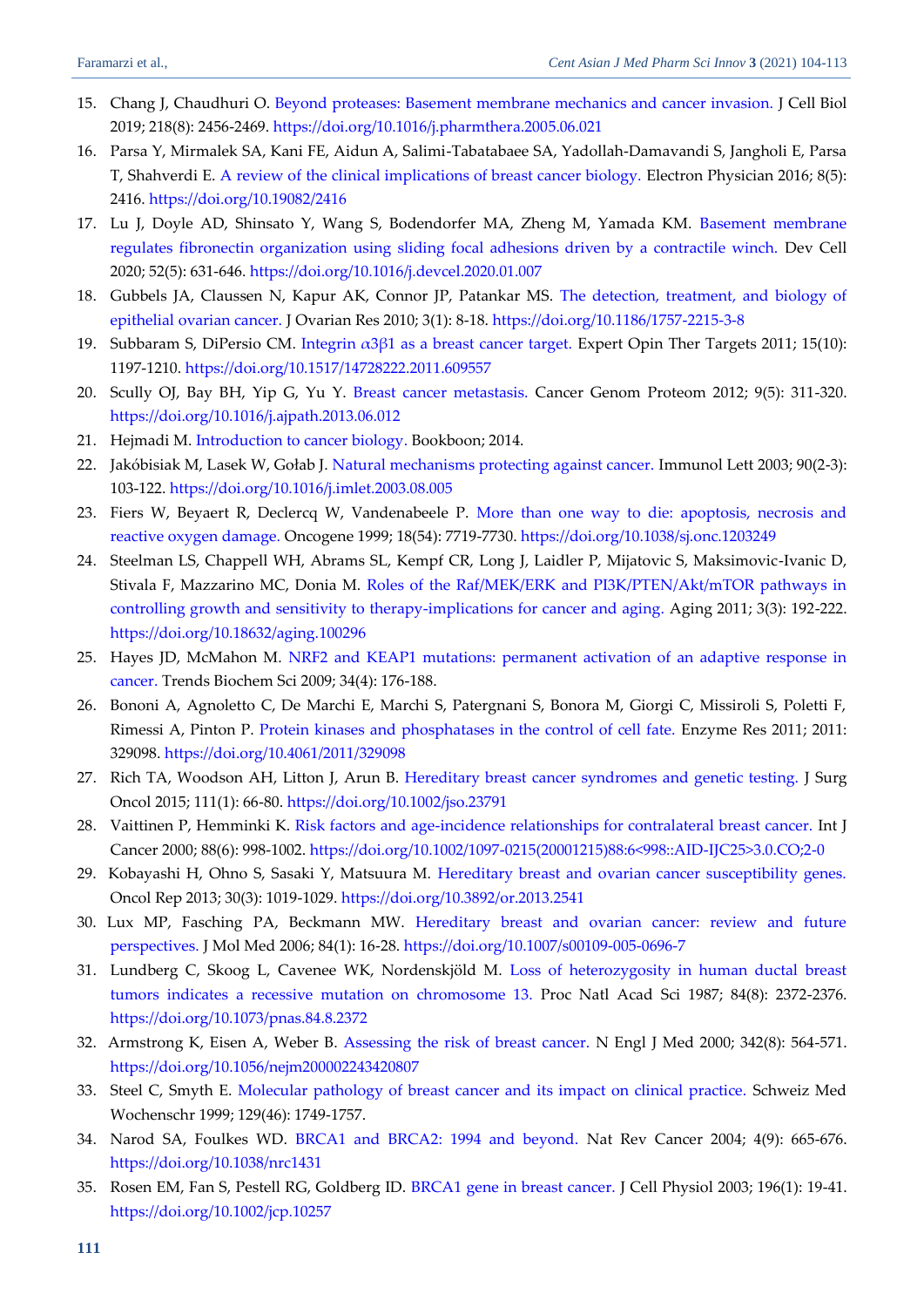- <span id="page-8-0"></span>36. Brown AJ, Slatopolsky E. [Vitamin D analogs: therapeutic applications and mechanisms for selectivity.](https://freepaper.me/d/PDF/43/4327d841bdd9d2ad05054b9fbbe930df.pdf?hash=RJRA0ZSmVNzcUGZrS60CCw&doi=10.1016/j.mam.2008.04.001&title=&save=1%20%20%20%20%20%20%20%20%20%20%20%20%20%20%20%20style=) Mol Asp Med 2008; 29(6): 433-452[. https://doi.org/10.1016/j.mam.2008.04.001](https://doi.org/10.1016/j.mam.2008.04.001)
- <span id="page-8-1"></span>37. Carraway III KL, Cantley LC. [A neu acquaintance for erbB3 and erbB4: a role for receptor](https://www.cell.com/cell/pdf/0092-8674(94)90564-9.pdf)  [heterodimerization in growth signaling.](https://www.cell.com/cell/pdf/0092-8674(94)90564-9.pdf) Cell 1994; 78(1): 5-8[. https://doi.org/10.1016/0092-8674\(94\)90564-9](https://doi.org/10.1016/0092-8674(94)90564-9)
- <span id="page-8-2"></span>38. Eissa S, Khalifa A, El-Gharib A, Salah N, Mohamed M. Multivariate analysis of DNA ploidy, p53, c-erbB-2 [proteins, EGFR, and steroid hormone receptors for short-term prognosis in breast cancer.](https://europepmc.org/article/med/9329609) Anticancer Res 1997; 17(4B): 3091-3097.
- <span id="page-8-3"></span>39. Tsongalis GJ, Ricci Jr A. [HER2: the neu prognostic marker for breast cancer.](https://freepaper.me/d/PDF/06/06bca05f7625381171ecc7b26a063415.pdf?hash=NCBI5JH1vVYJZBo02Y0WnA&doi=10.1080/20014091084191&title=&save=1%20%20%20%20%20%20%20%20%20%20%20%20%20%20%20%20style=) Crit Rev Clin Lab Sci 2001; 38(2): 167-182.<https://doi.org/10.1080/20014091084191>
- <span id="page-8-4"></span>40. Dang CV. [c-Myc target genes involved in cell growth, apoptosis, and metabolism.](https://mcb.asm.org/content/mcb/19/1/1.full.pdf) Mol Cell Biol 1999; 19(1): 1-11[. https://doi.org/10.1128/mcb.19.1.1](https://doi.org/10.1128/mcb.19.1.1)
- <span id="page-8-5"></span>41. Xu J, Chen Y, Olopade OI. [MYC and Breast Cancer.](https://d1wqtxts1xzle7.cloudfront.net/40816782/MYC_and_Breast_Cancer.pdf?1450531597=&response-content-disposition=inline%3B+filename%3DMYC_and_Breast_Cancer.pdf&Expires=1621844830&Signature=LvvjPC~iN2-nTBIeReEwVAHdIiALqeSNer~h1SzfoC6w3jIQS~a6un~-dc3x6lFRcE~s~J3Ih7fjNPBJY~Aq7bj1MUi~uAnDPXAfbW2U2jyyezZ5~meYFmcBVripsUtiSvAgq1DzbvYqCOYXXdhH3X3g~JTPLZZxZcZYBDnA-ObmlRAsWL7zOy5H6gxIQOD8lDYaKlEG-k5eb18xjtFhiidR5HBImejJnlplwf2cMlKqLhO5DUFblyY8Tm7Ga~AD8j6sFo6jdtduaet3IIOeAPnC2xFNKLTd1KcCvdqseX8K2xXK6mr9UaHYYYNQaDv7IRbrKeVhSyq8I~NfWaxhAw__&Key-Pair-Id=APKAJLOHF5GGSLRBV4ZA) Genes Cancer 2010; 1(6): 629-640. <https://doi.org/10.1177/1947601910378691>
- <span id="page-8-6"></span>42. Galderisi U, Jori FP, Giordano A. [Cell cycle regulation and neural differentiation.](https://www.nature.com/articles/1206558.pdf) Oncogene 2003; 22(33): 5208-5219.<https://doi.org/10.1038/sj.onc.1206558>
- <span id="page-8-7"></span>43. Grant S, Roberts JD. The use of cyclin-dependent [kinase inhibitors alone or in combination with established](https://freepaper.me/d/PDF/f3/f3211d783e6fa27b27f0c1c9c116afea.pdf?hash=udPDMcV8qpZFQ0_U_jwyfw&doi=10.1016/S1368-7646(02)00141-3&title=&save=1%20%20%20%20%20%20%20%20%20%20%20%20%20%20%20%20style=)  [cytotoxic drugs in cancer chemotherapy.](https://freepaper.me/d/PDF/f3/f3211d783e6fa27b27f0c1c9c116afea.pdf?hash=udPDMcV8qpZFQ0_U_jwyfw&doi=10.1016/S1368-7646(02)00141-3&title=&save=1%20%20%20%20%20%20%20%20%20%20%20%20%20%20%20%20style=) Drug Resist Updat 2003; 6(1): 15-26. [https://doi.org/10.1016/S1368-](https://doi.org/10.1016/S1368-7646(02)00141-3) [7646\(02\)00141-3](https://doi.org/10.1016/S1368-7646(02)00141-3)
- <span id="page-8-8"></span>44. Xu X, Qiao W, Linke SP, Cao L, Li WM, Furth PA, Harris CC, Deng CX. [Genetic interactions between](https://www.researchgate.net/profile/Priscilla_Furth/publication/305033776_Genetic_interactions_between_tumor_suppressors_Brca1_and_p53_in_apoptosis_cell_cycle_and_tumorigenesis/links/577f8f0408ae9485a439a0b8/Genetic-interactions-between-tumor-suppressors-Brca1-and-p53-in-apoptosis-cell-cycle-and-tumorigenesis.pdf)  [tumor suppressors Brca1 and p53 in apoptosis, cell cycle and tumorigenesis.](https://www.researchgate.net/profile/Priscilla_Furth/publication/305033776_Genetic_interactions_between_tumor_suppressors_Brca1_and_p53_in_apoptosis_cell_cycle_and_tumorigenesis/links/577f8f0408ae9485a439a0b8/Genetic-interactions-between-tumor-suppressors-Brca1-and-p53-in-apoptosis-cell-cycle-and-tumorigenesis.pdf) Nat Genet 2001; 28(3): 266-271. <https://doi.org/10.1038/90108>
- <span id="page-8-9"></span>45. Yarden RI, Pardo-Reoyo S, Sgagias M, Cowan KH, Brody LC. [BRCA1 regulates the G2/M checkpoint by](https://www.researchgate.net/profile/Lawrence-Brody/publication/11523404_BRCA1_regulates_the_G2M_checkpoint_by_activating_Chk1_kinase_upon_DNA_damage/links/0912f50c6128e8a5d0000000/BRCA1-regulates-the-G2-M-checkpoint-by-activating-Chk1-kinase-upon-DNA-damage.pdf)  [activating Chk1 kinase upon DNA damage.](https://www.researchgate.net/profile/Lawrence-Brody/publication/11523404_BRCA1_regulates_the_G2M_checkpoint_by_activating_Chk1_kinase_upon_DNA_damage/links/0912f50c6128e8a5d0000000/BRCA1-regulates-the-G2-M-checkpoint-by-activating-Chk1-kinase-upon-DNA-damage.pdf) Nat Genet 2002; 30(3): 285-289[. https://doi.org/10.1038/ng837](https://doi.org/10.1038/ng837)
- <span id="page-8-10"></span>46. Joe AK, Memeo L, Mckoy J, Mansukhani M, Liu H, Avila-Bront A, Romero J, Li H, Troxel A, Hibshoosh H. [Cyclin D1 overexpression is associated with estrogen receptor expression in Caucasian but not African-](https://ar.iiarjournals.org/content/25/1A/273.full.pdf)[American breast cancer.](https://ar.iiarjournals.org/content/25/1A/273.full.pdf) Anticancer Res 2005; 25(1A): 273-281.
- <span id="page-8-11"></span>47. Zeng X, Yee D. [Insulin-like growth factors and breast cancer therapy.](https://link.springer.com/chapter/10.1007/978-0-387-74039-3_7) Breast Cancer Chemosens 2007; 101- 112. [https://doi.org/10.1007/978-0-387-74039-3\\_7](https://doi.org/10.1007/978-0-387-74039-3_7)
- <span id="page-8-12"></span>48. Vermeulen K, Van Bockstaele DR, Berneman ZN. [The cell cycle: a review of regulation, deregulation and](https://onlinelibrary.wiley.com/doi/epdf/10.1046/j.1365-2184.2003.00266.x)  [therapeutic targets in cancer.](https://onlinelibrary.wiley.com/doi/epdf/10.1046/j.1365-2184.2003.00266.x) Cell Prolif 2003; 36(3): 131-149. [https://doi.org/10.1046/j.1365-](https://doi.org/10.1046/j.1365-2184.2003.00266.x) [2184.2003.00266.x](https://doi.org/10.1046/j.1365-2184.2003.00266.x)
- <span id="page-8-13"></span>49. Meeran SM, Katiyar SK. [Cell cycle control as a basis for cancer chemoprevention through dietary agents.](https://www.fbscience.com/Landmark/articles/pdf/Landmark2834.pdf) Front Biosci 2008; 13: 2191.<https://doi.org/10.2741/2834>
- <span id="page-8-14"></span>50. Parry D, Bates S, Mann DJ, Peters G. [Lack of cyclin D‐Cdk complexes in Rb‐negative cells correlates with](https://onlinelibrary.wiley.com/doi/pdfdirect/10.1002/j.1460-2075.1995.tb07026.x)  [high levels of p16INK4/MTS1 tumour suppressor gene product.](https://onlinelibrary.wiley.com/doi/pdfdirect/10.1002/j.1460-2075.1995.tb07026.x) EMBO J. 1995; 14(3): 503-511. <https://doi.org/10.1002/j.1460-2075.1995.tb07026.x>
- <span id="page-8-15"></span>51. Williams C, Brunskill S, Altman D, Briggs A, Campbell H, Clarke M, Glanville J, Gray A, Harris A, Johnston K, Lodge M. [Cost-effectiveness of using prognostic information to select women with breast](https://njl-admin.nihr.ac.uk/document/download/2001332)  [cancer for adjuvant systemic therapy.](https://njl-admin.nihr.ac.uk/document/download/2001332) Health Technol Assess 2006; 10(34): 1-204. <https://doi.org/10.3310/hta10340>
- <span id="page-8-16"></span>52. Frasca F, Pandini G, Sciacca L, Pezzino V, Squatrito S, Belfiore A, Vigneri R. [The role of insulin receptors](https://www.tandfonline.com/doi/abs/10.1080/13813450801969715)  [and IGF-I receptors in cancer and other diseases.](https://www.tandfonline.com/doi/abs/10.1080/13813450801969715) Arch Physiol Biochem 2008; 114(1): 23-37. <https://doi.org/10.1080/13813450801969715>
- <span id="page-8-17"></span>53. Uddin MB. [Regulating the Mutant Protein Expression of Missense Mutation TP53 and the Oncogenic Gain](https://www.proquest.com/openview/82955cf688ed101acdbd290f4020f3e7/1?cbl=18750&diss=y&pq-origsite=gscholar)[of-Function.](https://www.proquest.com/openview/82955cf688ed101acdbd290f4020f3e7/1?cbl=18750&diss=y&pq-origsite=gscholar) University of Louisiana at Monroe 2018.